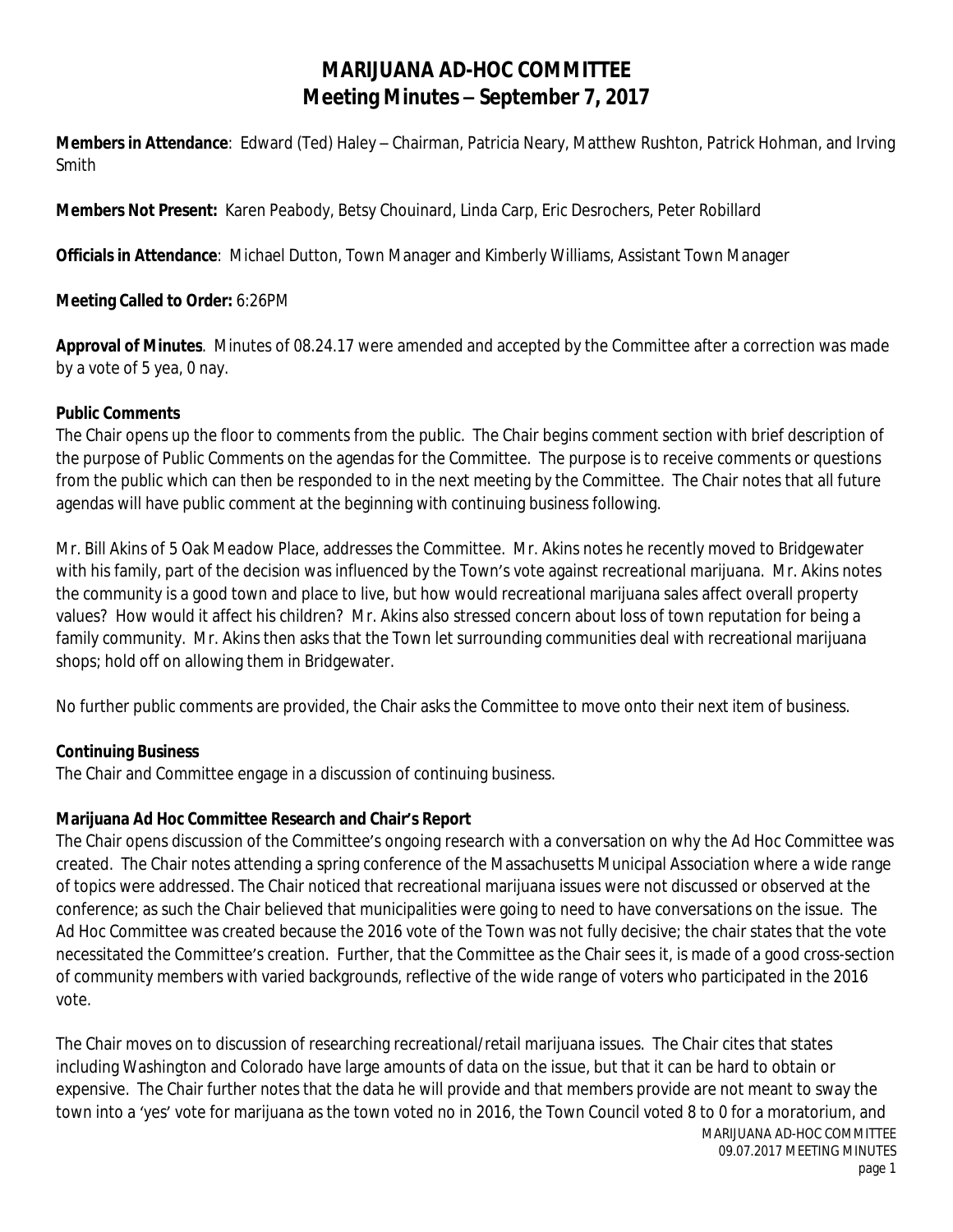the state delegation supports a moratorium as well. The Chair notes that data is available from the two aforementioned states which can address the questions about financial and social aspects to recreational marijuana.

Ms. Neary asks if the Town Attorney could be present to speak with the Committee about a recent memorandum he provide to members regarding changes to the law. The Chair asks the Town Manager to invite the Town Attorney to attend the next Committee meeting.

The Chair proceeds to share data regarding Colorado's marijuana revenue which goes into multiple places in the state's budget including education, general government and public safety. Colorado's revenue is collected through various fees and taxes such as:

Excise Tax Tax on Regular Retail Sales Tax on Medical Sales Special Sales

For Colorado, the Marijuana Tax Fund's data shows fluctuations in the early years of legalization due to revenue appropriations, expenditures; the Chair notes it is unclear how Colorado accounted for and prioritized. However, from initial review of data, the Chair states that education and public safety received a benefit from the revenues. The Chair notes that the data shows a clear need for managing, regulation and enforcement; especially with respect to any moratoriums or limitations/prohibitions. The Chair notes the Commonwealth will develop regulations and rules which towns will be able to adapt and further modify.

The Chair also notes that any data he seeks to share with the Committee will be from unbiased sources, and provides notes from Colorado's 2016 health concerns report (published by Colorado Department of Health & Environment).

Mr. Rushton offers to review the health concerns report and provide notes to the Committee on the findings and data for the next meeting.

A brief discussion occurs on another report published by Colorado called 'Health Kids Colorado Survey'

The Chair also provides the committee with findings from State of Washington regarding traffic accidents data and recreational marijuana. Some of the data include statistics on accidents, fatalities, similarities to distracted driving statistics, etc. The Washington data is also separated by crashes, toxicology reporting, firearms, mental health, etc.

The Chair begins to provide data on various towns and cities in Colorado which have provided data as well on the issue of retail marijuana. Mr. Smith cautions the Chair about the town-level data. Mr. Smith notes that Colorado towns and cities are not like Massachusetts towns and cities. In the example of Brighton, Colorado, the town may have a population size similar to Bridgewater's, but Brighton's population is spread across a whole county along with unincorporated 'towns' throughout said county. The Chair kindly notes to Mr. Smith there is county data available as well and the Committee can look into that data also. The Chair also appreciates that Brighton was referenced as an example, noting that the community also banned recreational retail sales of marijuana; now it is looking to reverse that decision. The Chair suggests that Brighton could be an example for Bridgewater as it considers a proposed ban or other legislative courses of action. Returning to the point on data, the Chair notes any information the Committee gathers from research will be tangible, recognizable, and objective.